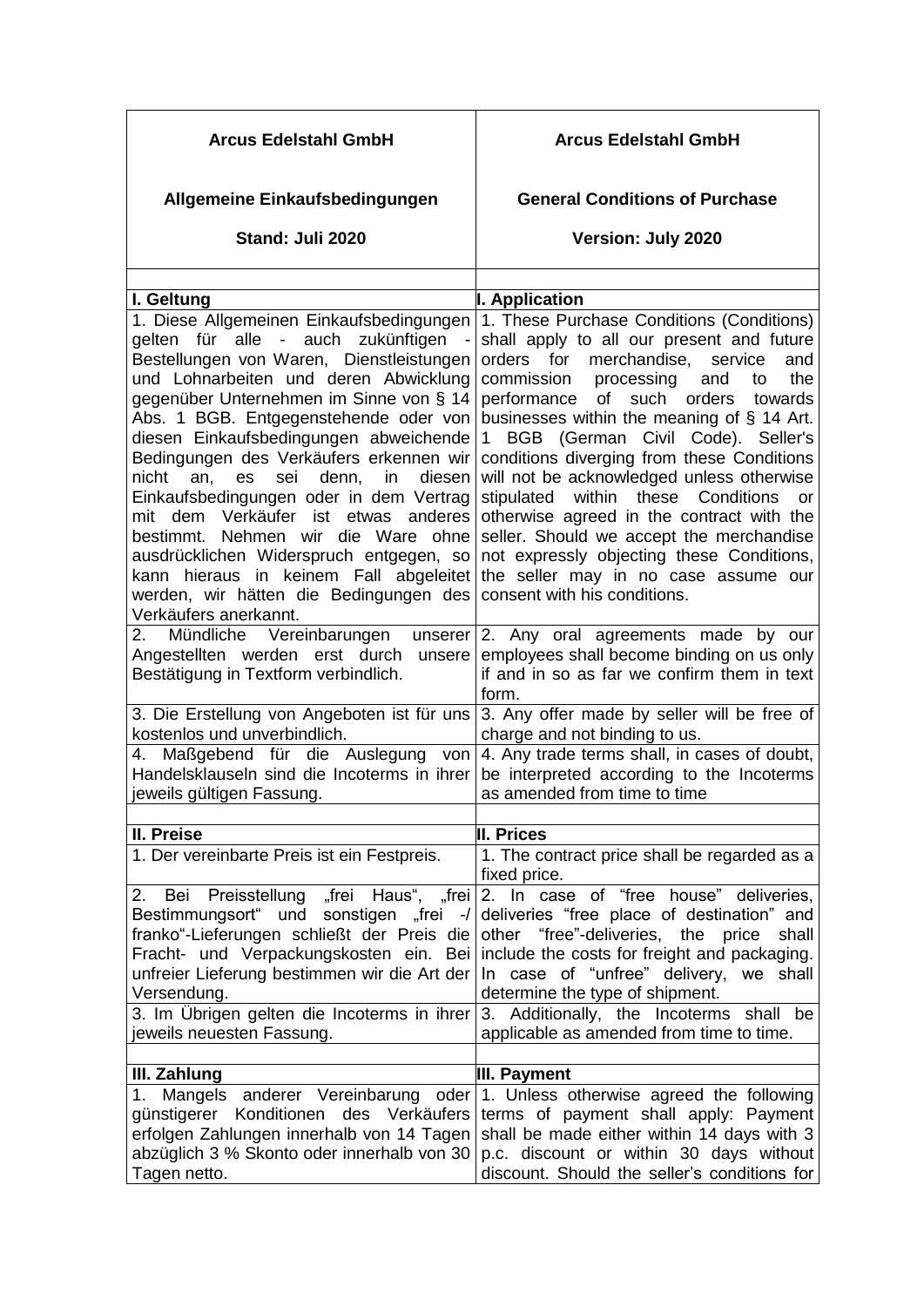|                                                                                                                                                                                                                                                                                                                                                                                                                                                                                                                                                                   | payment be more favourable, they shall<br>prevail.                                                                                                                                                                                                                                                                                                                                                                                                                                                                                    |
|-------------------------------------------------------------------------------------------------------------------------------------------------------------------------------------------------------------------------------------------------------------------------------------------------------------------------------------------------------------------------------------------------------------------------------------------------------------------------------------------------------------------------------------------------------------------|---------------------------------------------------------------------------------------------------------------------------------------------------------------------------------------------------------------------------------------------------------------------------------------------------------------------------------------------------------------------------------------------------------------------------------------------------------------------------------------------------------------------------------------|
| 2. Zahlungs- und Skontofristen laufen ab<br>Rechnungseingang,<br>jedoch<br>nicht<br>vor<br>Eingang der Ware bzw. bei Leistungen nicht<br>deren<br>Abnahme<br>und,<br>sofern<br>vor<br>Dokumentationen,<br>Prüfbescheinigungen<br>Werkszeugnisse)<br>oder<br>ähnliche<br>(z.B.<br>Unterlagen zum Leistungsumfang gehören,<br>nicht vor deren vertragsgemäßer Übergabe<br>an uns.                                                                                                                                                                                   | 2. Payment and discount periods shall<br>begin with the receipt of the invoice but not<br>before the receipt of the merchandise. In<br>case of services, such periods shall begin<br>after the<br>transaction<br>been<br>only<br>has<br>approved by us. If the delivery includes<br>documentation (e.g. test certificates) or<br>similar written material, such periods shall<br>begin only after receipt of the same as<br>agreed upon in the contract.                                                                              |
| 3. Unsere Zahlungen sind rechtzeitig, wenn<br>sie am Fälligkeitstag ausgeführt bzw. bei der<br>Bank oder dem Zahlungsdienstleister in<br>Auftrag gegeben werden.                                                                                                                                                                                                                                                                                                                                                                                                  | 3. Payment is considered to be in time if the<br>payment is executed on the due date or the<br>bank or the payment service provider is<br>commissioned with the payment on the due<br>date.                                                                                                                                                                                                                                                                                                                                           |
| 4. Fälligkeitszinsen können nicht gefordert<br>werden. Der Verzugszinssatz beträgt 5 %-<br>Punkte über dem Basiszinssatz. Auf jeden<br>Fall sind wir berechtigt, einen geringeren<br>Verkäufer<br>Verzugsschaden<br>als<br>vom<br>gefordert nachzuweisen.                                                                                                                                                                                                                                                                                                         | 4. We will be liable for interest only if and so<br>far as we are in arrears for payments, not at<br>their mere maturity date. The interest rate<br>will then be 5 %points above the Basic<br>Interest Rate. We are, in any case, entitled<br>to establish a lower rate than claimed by<br>the seller.                                                                                                                                                                                                                                |
| 5.<br>Aufrechnungs-<br>Zurückbehaltungsrechte<br>stehen<br>im<br>uns<br>gesetzlichen Umfang zu.                                                                                                                                                                                                                                                                                                                                                                                                                                                                   | und $\vert$ 5. We shall be entitled to all statutory rights<br>as to the to set-off and retention of our<br>claims against the seller's.                                                                                                                                                                                                                                                                                                                                                                                              |
|                                                                                                                                                                                                                                                                                                                                                                                                                                                                                                                                                                   |                                                                                                                                                                                                                                                                                                                                                                                                                                                                                                                                       |
|                                                                                                                                                                                                                                                                                                                                                                                                                                                                                                                                                                   |                                                                                                                                                                                                                                                                                                                                                                                                                                                                                                                                       |
| IV. Lieferfristen / Lieferverzug<br>1. Vereinbarte Liefertermine und -fristen sind<br>verbindlich. Drohende Lieferverzögerungen<br>unverzüglich<br>Textform<br>sind<br>in<br>uns<br>mitzuteilen. Gleichzeitig sind uns geeignete<br>Gegenmaßnahmen zur Abwendung<br>der<br>Folgen vorzuschlagen.<br>2. Maßgeblich für die Einhaltung des 2. Unless otherwise agreed in text form,<br>Liefertermins oder der Lieferfrist ist der<br>Eingang der Ware bei uns, soweit nichts<br>Anderes in Textform vereinbart ist.<br>3. Gerät der Verkäufer in Lieferverzug, sind | IV. Delivery Times / Late Delivery<br>1. All<br>contractual terms and<br>dates<br>Ωf<br>delivery shall be binding to the seller. The<br>seller shall immediately inform us in text<br>form in case of imminent delays and submit<br>to us adequate proposals to remedy the<br>consequences of such delays.<br>any contractual terms and dates of delivery<br>shall be considered to be met only if and in<br>so far as the merchandise has been<br>handed over to us at such dates.<br>3. If the seller is in default of delivery, we |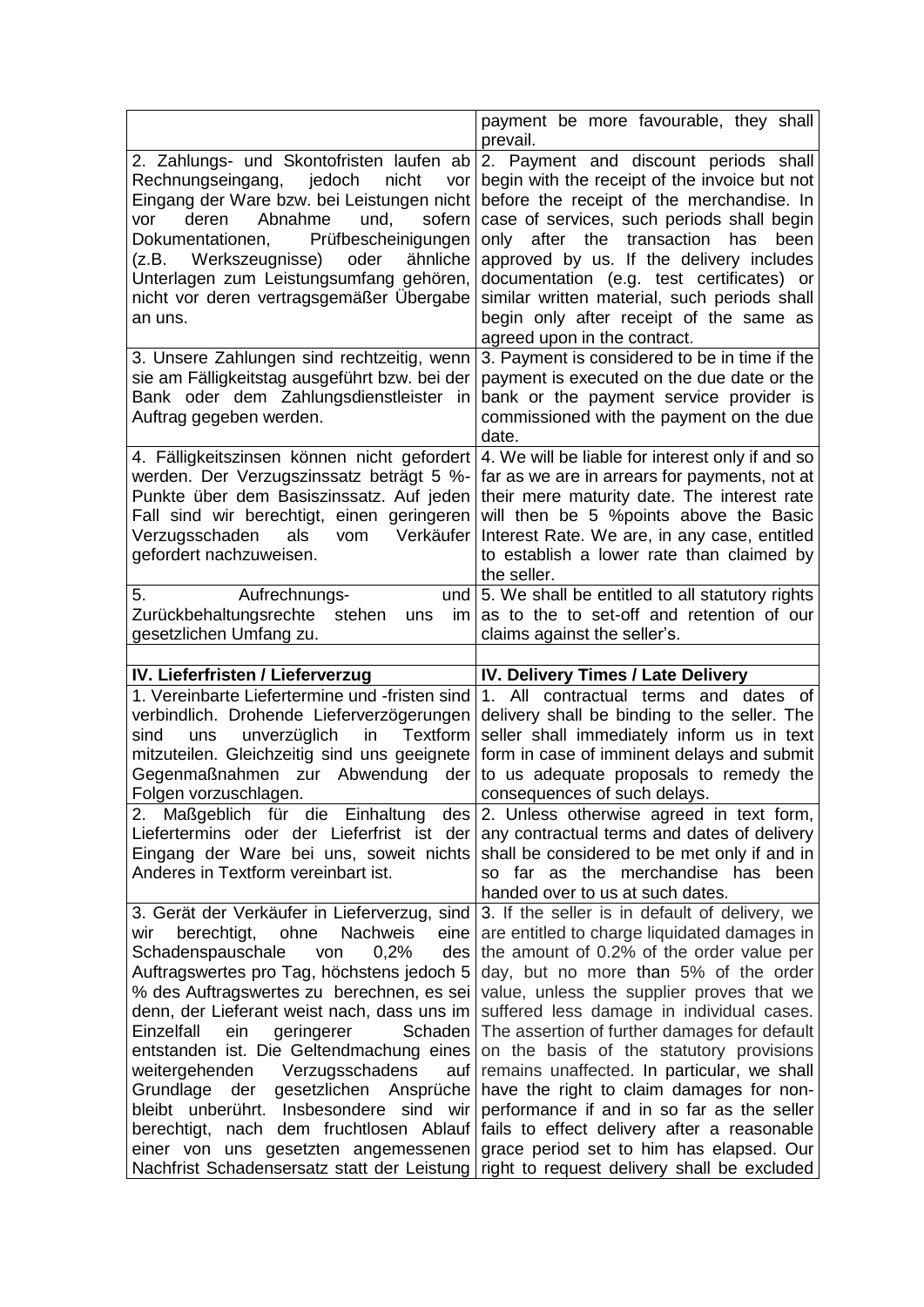| zu verlangen. Unser Anspruch auf die<br>Lieferung ist erst ausgeschlossen, wenn der<br>Verkäufer den Schadensersatz geleistet hat.                                                                                                                                                                                                                                                                                                                                                                                                                                     | only if the seller has compensated us for<br>our damages.                                                                                                                                                                                                                                                                                                                                                                                                                                                                                                                                    |
|------------------------------------------------------------------------------------------------------------------------------------------------------------------------------------------------------------------------------------------------------------------------------------------------------------------------------------------------------------------------------------------------------------------------------------------------------------------------------------------------------------------------------------------------------------------------|----------------------------------------------------------------------------------------------------------------------------------------------------------------------------------------------------------------------------------------------------------------------------------------------------------------------------------------------------------------------------------------------------------------------------------------------------------------------------------------------------------------------------------------------------------------------------------------------|
| 4. Auf das Ausbleiben notwendiger, von uns<br>zu liefernder Unterlagen kann sich<br>der<br>berufen,<br>Verkäufer<br>nur<br>die<br>wenn<br>er<br>Unterlagen auch nach einer Mahnung in<br>Textform nicht erhalten hat.                                                                                                                                                                                                                                                                                                                                                  | 4. The seller may claim relief for his default<br>by reason of lack of any documents to be<br>submitted by us only in such cases where<br>we have, upon the seller's reminder in text<br>form, failed to deliver such documents to<br>him.                                                                                                                                                                                                                                                                                                                                                   |
| V. Eigentumsvorbehalt                                                                                                                                                                                                                                                                                                                                                                                                                                                                                                                                                  | <b>V. Retention of Title</b>                                                                                                                                                                                                                                                                                                                                                                                                                                                                                                                                                                 |
| 1. Bezüglich der Eigentumsvorbehaltsrechte<br>des Verkäufers gelten dessen Bedingungen<br>mit der Maßgabe, dass das Eigentum an der<br>Ware mit ihrer Bezahlung auf uns übergeht<br>und dementsprechend die Erweiterungsform<br>des so genannten Kontokorrentvorbehaltes<br>nicht gilt.<br>2. Auf Grund des Eigentumsvorbehalts kann<br>Verkäufer<br>Ware<br>der<br>die<br>nur<br>herausverlangen, wenn<br>zuvor<br>vom<br>er<br>Vertrag zurückgetreten ist.                                                                                                           | 1. The seller's terms covering his retention<br>of title shall be valid subject to the condition<br>that title in the merchandise shall pass to us<br>on the date of payment for such goods.<br>Consequently, the extended forms of the<br>so-called<br>current<br>retention<br>account<br>(Kontokorrentvorbehalt) shall not apply.<br>2. The seller may claim return of the<br>merchandise on the basis of the retention<br>clause only if he has previously withdrawn<br>from the contract.                                                                                                |
| VI. Ausführung der Lieferungen und<br>Gefahrübergang                                                                                                                                                                                                                                                                                                                                                                                                                                                                                                                   | <b>VI. Performance of Deliveries and</b><br><b>Passing of Risks</b>                                                                                                                                                                                                                                                                                                                                                                                                                                                                                                                          |
| 1. Der Verkäufer trägt die Gefahr des<br>zufälligen Untergangs und der zufälligen<br>Verschlechterung, auch bei "franko"- und<br>"frei Haus"-Lieferungen, bis zur Übergabe<br>der Ware am Bestimmungsort. Ergänzend<br>ihrer jeweils<br>gelten<br>Incoterms<br>in<br>die<br>neuesten Fassung.                                                                                                                                                                                                                                                                          | 1. The seller shall bear the risks of<br>accidental loss and accidental deterioration<br>of the merchandise until it has been handed<br>over to us at its place of delivery. This<br>provision shall also apply in cases of "free<br>delivery" (franco domicile). Additionally, the<br>Incoterms shall be applicable as amended<br>from time to time.                                                                                                                                                                                                                                        |
| bedürfen<br>2.<br>Teillieferungen<br>unserer<br>Zustimmung.                                                                                                                                                                                                                                                                                                                                                                                                                                                                                                            | 2. We will not accept partial deliveries<br>unless we have given our prior express<br>consent to them.                                                                                                                                                                                                                                                                                                                                                                                                                                                                                       |
| 3. Mehr- oder Minderlieferungen sind nur im<br>handelsüblichen Rahmen gestattet.                                                                                                                                                                                                                                                                                                                                                                                                                                                                                       | 3. Excess or short deliveries will<br>be<br>accepted only in accordance with current<br>trade practise.                                                                                                                                                                                                                                                                                                                                                                                                                                                                                      |
| 4. Verpackungskosten trägt der Verkäufer,<br>nicht etwas Anderes in<br>Textform<br>falls<br>vereinbart wurde. Tragen wir im Einzelfall<br>die Kosten der Verpackung, so ist uns diese<br>berechnen.<br>billigst<br>Die<br>zu<br>Rücknahmepflichten richten sich nach dem<br>Verpackungsgesetz vom 05.07.2017 mit der<br>Maßgabe, dass die Rücknahme stets an<br><b>Sitz</b><br>erfolgt,<br>soweit<br>nichts<br>unserem<br>Abweichendes vereinbart wird. Die Kosten<br>für den Rücktransport und die Entsorgung<br>der Verpackung trägt in jedem Fall der<br>Verkäufer. | 4. Unless otherwise agreed in text form, the<br>seller shall bear the costs of packing.<br>Should we, in a given case, agree to bear<br>such costs, the seller will charge us with the<br>lowest possible costs only. Any obligations<br>to take back packaging material shall be<br>governed by the German Packaging Act of<br>5 <sup>th</sup> July 2017 with the proviso that taking<br>back always takes place at our registered<br>office, unless otherwise agreed. In any<br>case, the costs for the return transport and<br>disposal of the packaging shall be borne by<br>the seller. |
|                                                                                                                                                                                                                                                                                                                                                                                                                                                                                                                                                                        | <b>VII. Declarations of Origin</b>                                                                                                                                                                                                                                                                                                                                                                                                                                                                                                                                                           |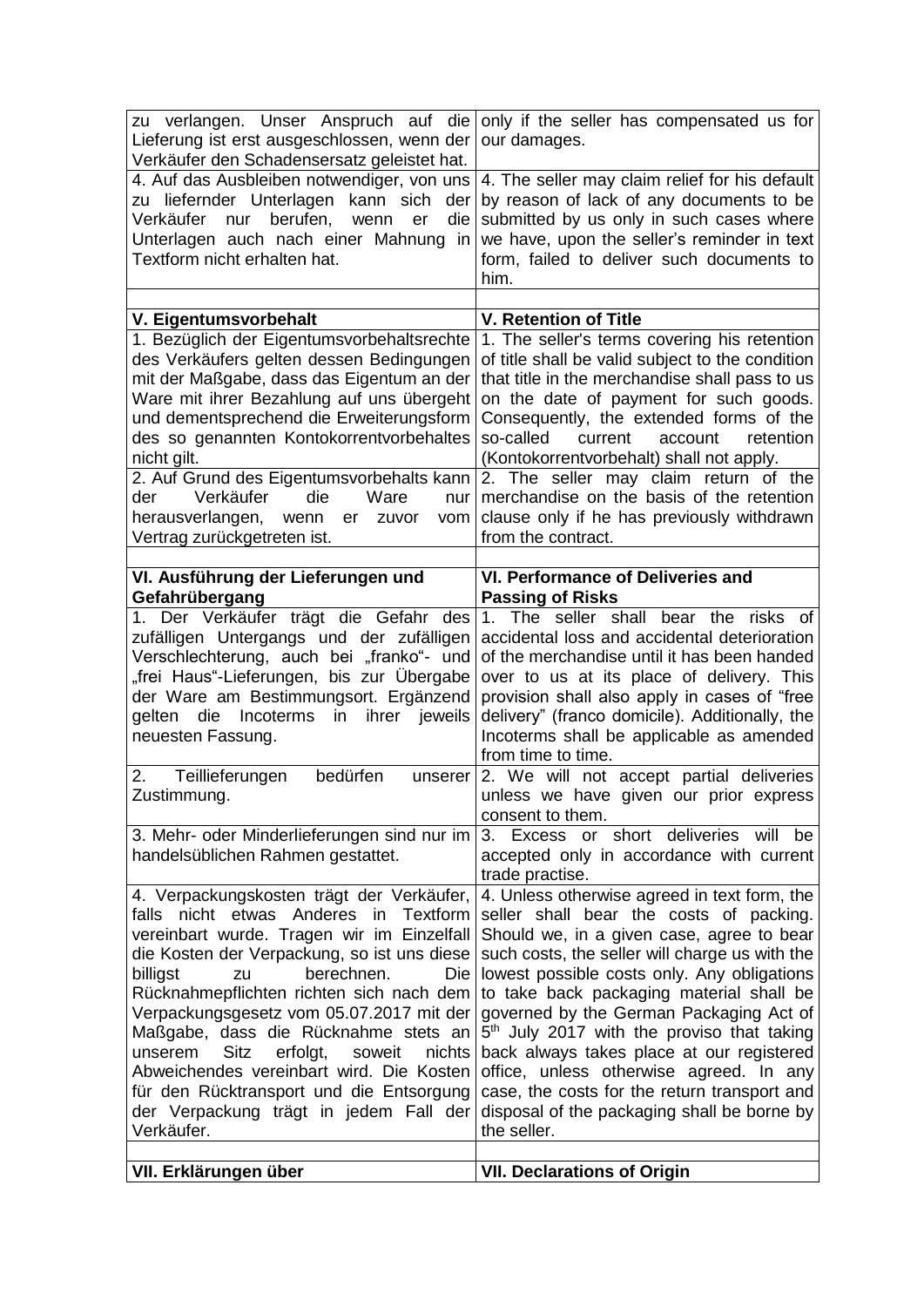| Ursprungseigenschaft                                                                                                                                                                                                                                                                                                                                                                                                                                                                                                                                                                                                                    |                                                                                                                                                                                                                                                                                                                                                                                                                                                                                                                                                                                                   |
|-----------------------------------------------------------------------------------------------------------------------------------------------------------------------------------------------------------------------------------------------------------------------------------------------------------------------------------------------------------------------------------------------------------------------------------------------------------------------------------------------------------------------------------------------------------------------------------------------------------------------------------------|---------------------------------------------------------------------------------------------------------------------------------------------------------------------------------------------------------------------------------------------------------------------------------------------------------------------------------------------------------------------------------------------------------------------------------------------------------------------------------------------------------------------------------------------------------------------------------------------------|
| 1. Auf unser Verlangen stellt uns der 1. The seller will, upon our demand, provide<br>Verkäufer eine Lieferantenerklärung über<br>den präferenziellen Ursprung der Ware zur<br>Verfügung.                                                                                                                                                                                                                                                                                                                                                                                                                                               | us with a supplier's declaration regarding<br>the preferential origin of the goods.                                                                                                                                                                                                                                                                                                                                                                                                                                                                                                               |
| 2. Für den Fall,<br>dass der Verkäufer<br>Erklärungen über die präferenzielle oder<br>nicht-präferenzielle<br>Ursprungseigenschaft<br>der verkauften Ware abgibt, gilt folgendes:<br>a) Der Verkäufer verpflichtet sich, die<br>Ursprungsnachweisen<br>Überprüfung<br>von                                                                                                                                                                                                                                                                                                                                                               | 2. Where the seller makes a declaration in<br>regard to the preferential or non-preferential<br>origin of the sold goods, the following terms<br>shall apply:<br>a) The seller will allow verification through<br>authorities<br>customs<br>and<br>submit<br>all                                                                                                                                                                                                                                                                                                                                  |
| durch die Zollverwaltung zu ermöglichen<br>und sowohl die dazu notwendigen Auskünfte<br>zu erteilen als auch eventuell erforderliche<br>Bestätigungen beizubringen.                                                                                                                                                                                                                                                                                                                                                                                                                                                                     | necessary information as well as<br>any<br>required certification.                                                                                                                                                                                                                                                                                                                                                                                                                                                                                                                                |
| b) Der Verkäufer ist verpflichtet,<br>den<br>Schaden zu ersetzen, der dadurch entsteht,<br>der<br>erklärte<br>Ursprung<br>infolge<br>dass<br>fehlerhafter Bescheinigung oder fehlender<br>Nachprüfungsmöglichkeit<br>von<br>der<br>zuständigen Behörde nicht anerkannt wird,<br>es sei denn er hat diese Folgen nicht zu<br>vertreten.                                                                                                                                                                                                                                                                                                  | b) The seller shall compensate us for any<br>damages and losses incurred to us, if and<br>in so far as the competent authorities, due<br>to any deficient certification or impossibility<br>to verify, fail to acknowledge the declared<br>origin, unless he proves that he is not<br>responsible for such consequences.                                                                                                                                                                                                                                                                          |
| VIII. Haftung für Mängel und Verjährung                                                                                                                                                                                                                                                                                                                                                                                                                                                                                                                                                                                                 | <b>VIII. Warranty Provisions and Statute of</b>                                                                                                                                                                                                                                                                                                                                                                                                                                                                                                                                                   |
|                                                                                                                                                                                                                                                                                                                                                                                                                                                                                                                                                                                                                                         | <b>Limitations</b>                                                                                                                                                                                                                                                                                                                                                                                                                                                                                                                                                                                |
| 1. Der Verkäufer hat uns die Ware frei von<br>Sach- und Rechtsmängeln zu verschaffen.<br>Er hat uns insbesondere dafür einzustehen,<br>dass seine Lieferungen und Leistungen den<br>anerkannten Regeln der Technik und den<br>vertraglich vereinbarten Eigenschaften und<br>Normen entsprechen.                                                                                                                                                                                                                                                                                                                                         | 1. The seller shall deliver the merchandise<br>free of any material and legal defects. He<br>will certify in particular that his deliveries<br>and his services comply with the state of<br>with<br>the<br>art<br>and<br>any<br>contractual<br>requirements and standards.                                                                                                                                                                                                                                                                                                                        |
| 2. Die Ware wird bei uns nach Eingang in 2. We will examine the quality and quantity<br>dem uns zumutbaren und uns technisch of the merchandise upon its receipt to the<br>Rahmen<br>der<br>mangels konkreter Anhaltspunkte für eine indication, not include possible defects<br>äußeren, mit bloßem Auge erkennbaren detectable only in case of examinations of<br>Beschaffenheit,<br>dagegen<br>nicht<br>Untersuchungen der inneren Beschaffenheit<br>der Ware. Mängelanzeigen sind rechtzeitig,<br>wenn sie innerhalb von zehn Tagen bei dem<br>Verkäufer per Brief, Telefax, E-Mail oder<br>telefonisch eingehen. Die Frist für die | möglichen Umfang auf Qualität und extent both reasonable and technically<br>Vollständigkeit geprüft. Als zumutbar im feasible for us. A reasonable examination<br>Eingangsprüfung gelten shall, in the absence of any contrary<br>Mangelhaftigkeit nur Untersuchungen der which are not apparent to the eye, but<br>the inner properties of the merchandise.<br>Any notice of a defect will be deemed to be<br>in time if it reaches the seller within ten<br>days by letter, telefax, e-mail or<br>by<br>telephone. Periods for such notices shall<br>not start before we - or in case of direct |
| Mängelanzeige beginnt mit dem Zeitpunkt,<br>oder<br>im<br>Fall<br>dem<br>wir<br><b>Contract Contract</b><br>des<br>an<br>Streckengeschäfts unsere Abnehmer - den<br>Mangel festgestellt haben oder hätten<br>feststellen müssen.<br>3. Hat die Ware einen Sachmangel, so 3. In the event that the merchandise shows                                                                                                                                                                                                                                                                                                                     | sales ("Streckengeschäfte") our buyers -<br>have detected or should have detected the<br>defect.                                                                                                                                                                                                                                                                                                                                                                                                                                                                                                  |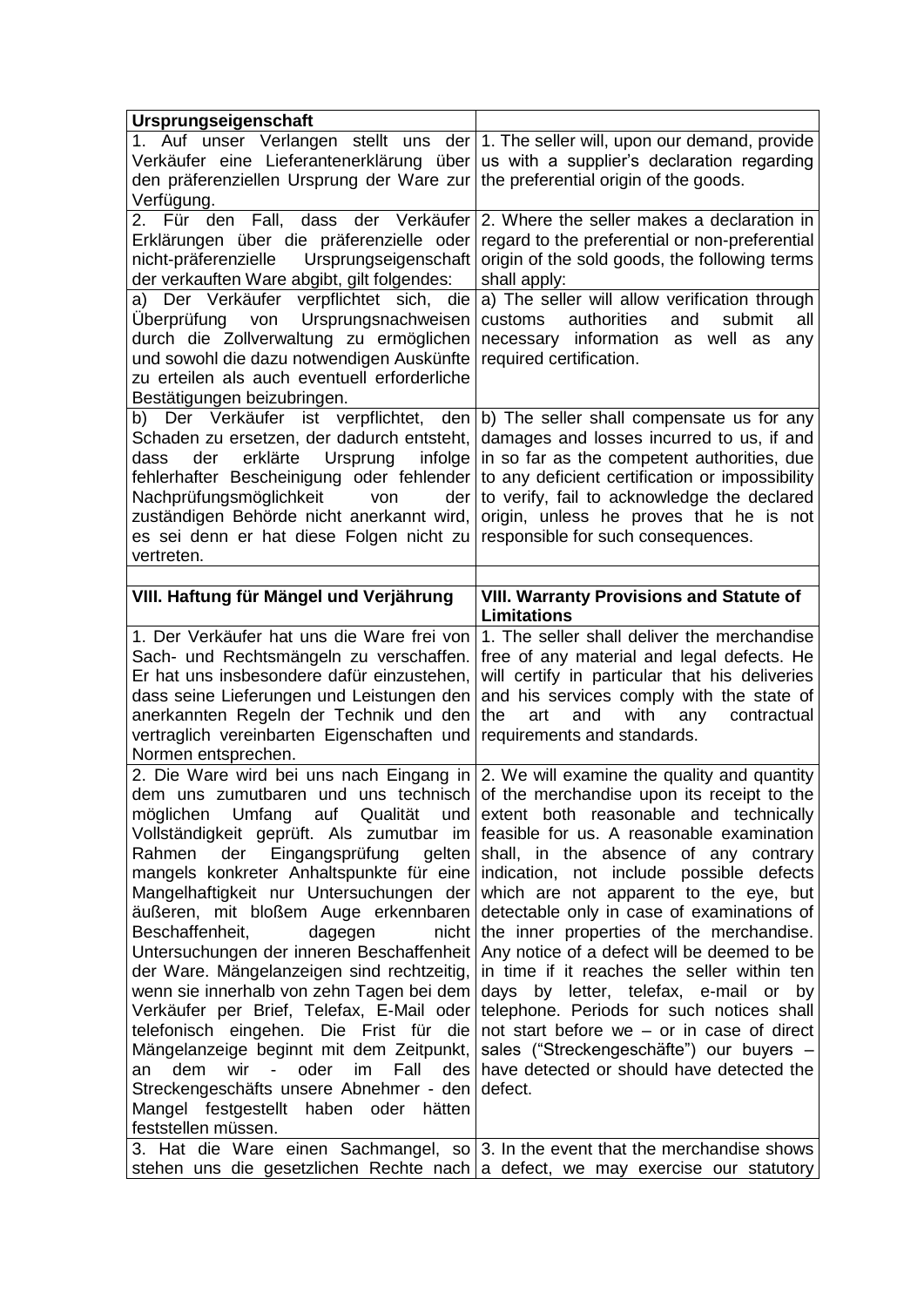| unserer Wahl zu. Eine Nachbesserung des<br>Verkäufers gilt bereits nach dem ersten<br>erfolglosen Versuch als fehlgeschlagen. Das<br>Recht auf Rücktritt steht uns auch dann zu,<br>wenn die betreffende Pflichtverletzung des<br>Verkäufers nur unerheblich ist.                                                                                                                                                                                                                                                                                                                                                                                                                                                                                                                                                                                                                                                                                       | rights. If the seller tries to repair the<br>merchandise, such remedy is considered to<br>have failed after the first unsuccessful<br>attempt. We shall have the right to withdraw<br>from the contract also in such cases where<br>a breach of contract is not considered to be<br>material.                                                                                                                                                                                                                                                                                                                                                                                                                                                                                                                                           |
|---------------------------------------------------------------------------------------------------------------------------------------------------------------------------------------------------------------------------------------------------------------------------------------------------------------------------------------------------------------------------------------------------------------------------------------------------------------------------------------------------------------------------------------------------------------------------------------------------------------------------------------------------------------------------------------------------------------------------------------------------------------------------------------------------------------------------------------------------------------------------------------------------------------------------------------------------------|-----------------------------------------------------------------------------------------------------------------------------------------------------------------------------------------------------------------------------------------------------------------------------------------------------------------------------------------------------------------------------------------------------------------------------------------------------------------------------------------------------------------------------------------------------------------------------------------------------------------------------------------------------------------------------------------------------------------------------------------------------------------------------------------------------------------------------------------|
| 4. Wir können vom Verkäufer Ersatz auch<br>derjenigen Aufwendungen<br>im<br>Zusammenhang<br>mit<br>einem<br>Mangel<br>verlangen, die wir im Verhältnis zu unserem<br>Abnehmer zu tragen haben, wenn der<br>Mangel bereits beim Übergang der Gefahr<br>auf uns vorhanden war.                                                                                                                                                                                                                                                                                                                                                                                                                                                                                                                                                                                                                                                                            | 4. Where the merchandise was already<br>defective at the time the risk passed to us,<br>we may claim from the seller also those<br>expenditures in connection with such defect<br>which we must pay to our customer.                                                                                                                                                                                                                                                                                                                                                                                                                                                                                                                                                                                                                    |
| 5. Für unsere Mängelansprüche gelten die 5. Any claims arising from defects of the<br>Verjährungsfristen.<br>Sie<br>gesetzlichen<br>der rechtzeitigen<br>beginnen<br>mit<br>Mängelanzeige im Sinne der vorstehenden<br>Nr. 2. Die Mängelhaftung des Verkäufers<br>endet spätestens in zehn Jahre nach<br>Ablieferung der Ware. Diese Beschränkung<br>gilt nicht, sofern unsere Ansprüche auf<br>Tatsachen beruhen, die der Verkäufer<br>kannte oder über die er nicht in Unkenntnis<br>hat sein können und die er nicht offenbart<br>hat.<br>6. Der Verkäufer tritt uns bereits jetzt -<br>erfüllungshalber - alle Ansprüche ab, die ihm<br>gegen seine Vorlieferanten aus Anlass und<br>Zusammenhang mit der Lieferung<br>im<br>mangelhafter Waren oder solcher Waren<br>zustehen, denen garantierte Eigenschaften<br>fehlen. Er wird uns zur Geltendmachung<br>Ansprüche<br>sämtliche<br>hierfür<br>solcher<br>erforderlichen Unterlagen aushändigen. | merchandise will be governed by the<br>statutory limitation periods. Such periods<br>will begin with the timely notification of the<br>defect in accordance with the provisions of<br>No. 2 of this clause. The seller's warranty<br>for the merchandise will elapse at the latest<br>ten years after its delivery. Such time limit<br>will not apply in those cases where our<br>claims rely on facts which the seller knew<br>or should have known and which he did not<br>reveal to us.<br>6. The seller hereby assigns to us - on<br>account of performance – the benefit of any<br>claims against his supplier arising from the<br>delivery of deficient merchandise or of such<br>merchandise not conforming with the<br>guaranteed characteristics. He will supply<br>us with any documents necessary to<br>enforce such claims. |
| IX. Erfüllungsort, Gerichtsstand und<br>anzuwendendes Recht                                                                                                                                                                                                                                                                                                                                                                                                                                                                                                                                                                                                                                                                                                                                                                                                                                                                                             | IX. Place of Performance, Jurisdiction,<br><b>Applicable Law</b>                                                                                                                                                                                                                                                                                                                                                                                                                                                                                                                                                                                                                                                                                                                                                                        |
| 1. Erfüllungsort für die Lieferung ist, sofern<br>anderes<br>vereinbart,<br>nichts<br>unser<br>Unternehmenssitz.<br>Gerichtsstand<br>2.<br>unser<br>ist<br>können<br>Unternehmenssitz.<br>Wir<br>den<br>Verkäufer auch an seinem Gerichtsstand<br>verklagen.                                                                                                                                                                                                                                                                                                                                                                                                                                                                                                                                                                                                                                                                                            | 1. Unless otherwise agreed to, our place of<br>business shall be the place of performance<br>for the delivery.<br>2. Our place of business shall be the place<br>of jurisdiction. We may, however, sue the<br>seller at his place of jurisdiction.                                                                                                                                                                                                                                                                                                                                                                                                                                                                                                                                                                                      |
| 3. Für alle Rechtsbeziehungen zwischen<br>uns und dem Verkäufer gilt in Ergänzung zu<br>diesen Bedingungen deutsches Recht unter<br>der<br>Vorschriften<br><b>Einschluss</b><br>des<br>Ubereinkommens der Vereinten Nationen<br>vom 11. 04.1980 über Verträge über den<br>internationalen Warenkauf (CISG).                                                                                                                                                                                                                                                                                                                                                                                                                                                                                                                                                                                                                                             | 3. All legal relationships between ourselves<br>and the seller shall be governed by the laws<br>Federal Republic of Germany<br>of the<br>supplementing these Purchase Conditions,<br>including the provisions of the United<br>Nations Convention on Contracts for the<br>International Sale of Goods of 11 April 1980<br>(CISG).                                                                                                                                                                                                                                                                                                                                                                                                                                                                                                       |